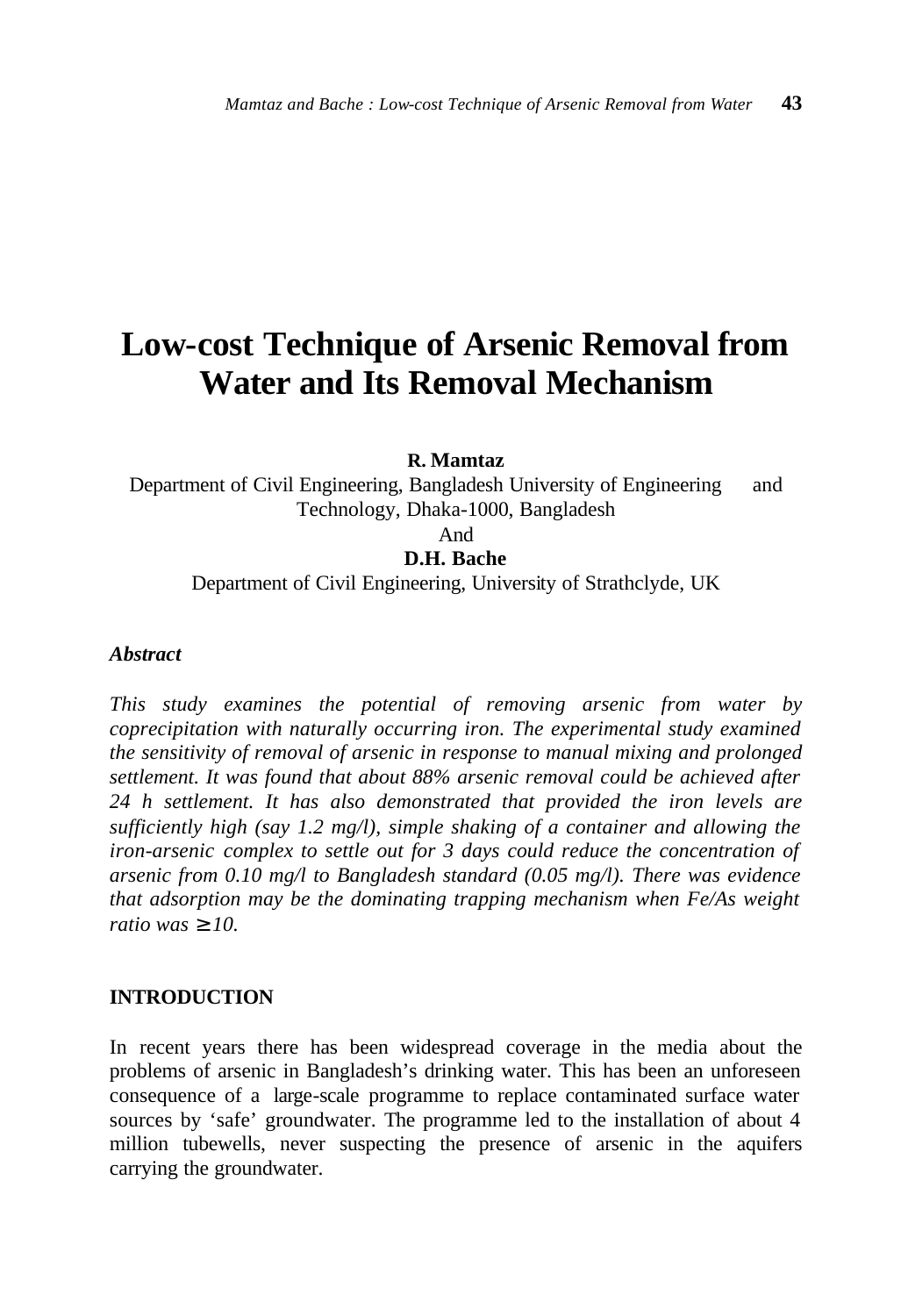Arsenic in groundwater was first detected in 1993 following reports of many people suffering from arsenical skin diseases. Further investigations showed the extent of the problem with large areas of the country's water supply being affected and millions of people are at serious risk of arsenic poisoning.

Technology for arsenic removal from water already exists (Kartinen and Martin, 1995). However, the socio-economic conditions which prevail in Bangladesh, do not permit implementation of this type of technology on grounds of cost. The task was to develop technology, which could be implemented at household level and at virtually zero cost.

A related problem in the groundwater in Bangladesh and some other parts of the world is the presence of iron. While this not a health hazard, it is usually removed because of taste and staining problems. It is well known that iron hydroxide adsorbs arsenic (Ferguson and Gavis, 1972). In this study an attempt was made to exploit the naturally occurring iron as a means of arsenic removal through the development of simple practices based on adsorption-coprecipitation and settlement.

# **BACKGROUND**

## **Groundwater in Bangladesh: Arsenic and Iron**

The presence of arsenic in groundwater in Bangladesh is the most serious health hazard the country has ever faced. A recent study carried out by BGS and MotMacdonald (1999) shows many areas within Bangladesh with arsenic concentration greater than 0.05 mg/l implying that millions of people are at serious risk of arsenic poisoning. According to EGIS (1997) report the concentration of arsenic generally varies from 0.02 to 0.5 mg/l (exceeding the WHO standard of 0.01 mg/l and Bangladesh Standard of 0.05 mg/l). Regarding the iron concentration, about 65% of the area of Bangladesh contain dissolved iron in excess of 2 mg/l and in many areas concentration is as high as  $15 \text{ mg/l}$ (Ahmed et al, 1998). While arsenic and iron pose individual problems, their association in groundwater has the potential of providing a simple means of removing arsenic by coprecipitation and adsorption.

# **Arsenic Chemistry and Its Removal**

Arsenic occurs in waters in several different forms depending on the pH and redox potential  $E<sub>h</sub>$ . Arsenate  $(As(V))$  and arsenite  $(As(III))$  are the primary forms of arsenic found in natural waters (Ferguson and Anderson, 1974)**.** The thermodynamically stable forms are As(V) in oxygenated surface water and As(III) in reducing groundwater. The latter is of the concern in this study.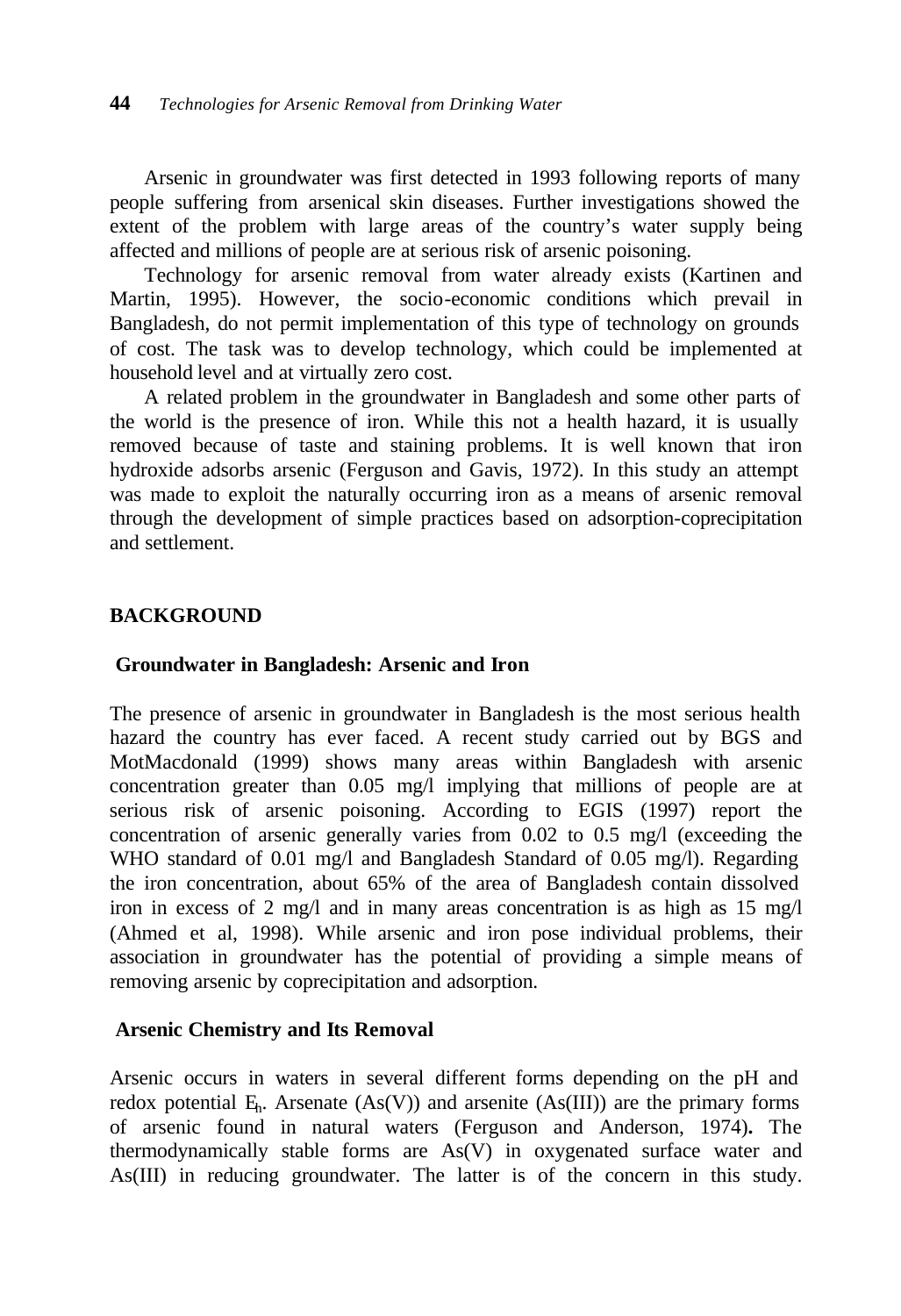However, both forms can occur together in both environments due to the slow oxidation and reduction kinetics (Edwards, 1994).

From previous studies (Jekel 1994, Shen, 1973; Sorg and Logsdon, 1978; Edwards, 1994; Cheng et al, 1994; Hering et al, 1996), it is already known that coagulation-precipitation is a very effective and most frequently applied technique in arsenic removal. In this technique, addition of coagulant facilitates the conversion of soluble arsenic species into insoluble products through coprecipitation and adsorption

Adsorption of arsenic onto preformed  $Fe(OH)$ <sub>3</sub> has also been shown to be an effective method for removing arsenic (Hering et al, 1996; Driehaus et al, 1998). Like coagulation, removal of As(III) by adsorption is less than that of  $As(V)$ . However arsenic removal during coagulation with  $FeCl<sub>3</sub>$  is more efficient than arsenic adsorption onto preformed hydrous ferric oxide (Hering et al, 1997).

Settlement is a well-known mechanism in the context of iron precipitation and iron removal. Depending on the initial iron concentration in the raw water, Ghosh and O'Conor (1966) indicated that a 1 h design period was 'inadequate for complete iron precipitation'. It suggests that where arsenic removal depends on iron precipitation, the settling time must exert a major influence on the removal process. A study carried out by Shen (1973) with just arsenic-containing water showed that sedimentation could only remove 8.7% arsenic after 24 h settlement. A drawback of Ghosh and O'Conor (1966) is the lack of settling time. In the case of Shen's (1973) sedimentation, the study is restricted to arsenic and provides no insight into the potential influence of iron and the removal efficiency.

## **Materials and Methods**

Laboratory nano-pure water was used for the preparation of the standard and sample waters. The chemicals employed for the experiments were general purpose grade (GPR) and used without any purification. Solutions of arsenic (As(III)) were prepared from concentrated stock solution of arsenic trioxide,  $As<sub>2</sub>O<sub>3</sub>$ , (1 mg/ml) in 0.5 M/l HCl supplied by BDH, UK for use in the tests. In common with other studies (Shen, 1973; Edwards, 1994; Cheng et al, 1994) iron presence was based on preparing FeCl<sub>3</sub> solution.

All experiments were performed with a constant ionic strength of 0.01 M/l NaNO<sub>3</sub> and 0.1 g/l NaHCO<sub>3</sub> to provide necessary alkalinity. pH was maintained by adding  $0.1$  M NaOH. All glassware was cleaned by soaking  $10\%$  HNO<sub>3</sub> and rinsed three times with nano-pure water. Blank tests (without Fe) confirmed that no arsenic was lost through adsorption onto the glassware. Each type of test was carried out in (at least) triplicate.

Arsenic was measured by Inductively Coupled Plasma Atomic Emission Spectrometry (ICP-AES) method. In the ICP-AES method, all samples and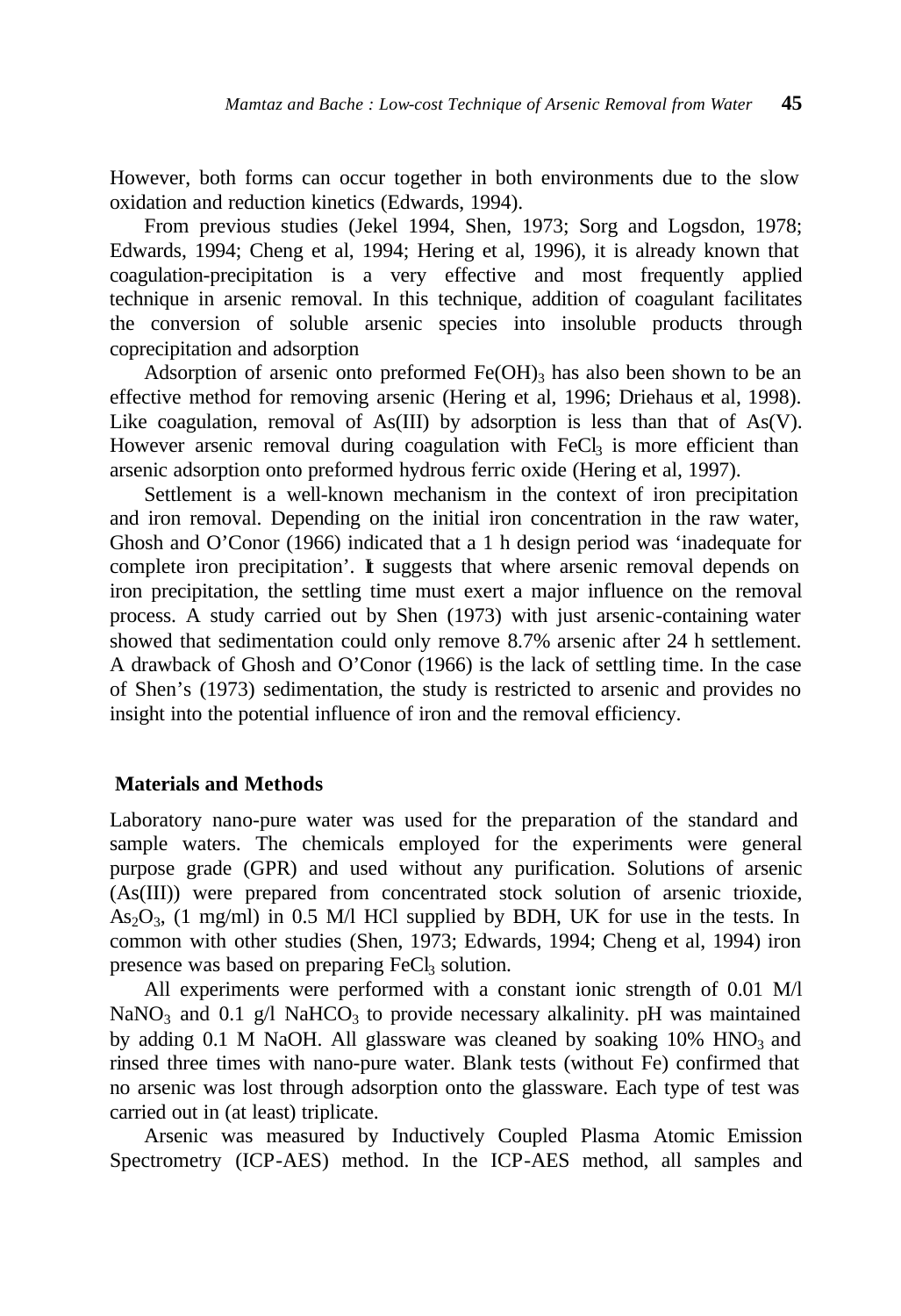standards were acidified according to the standard methods (APHA, AWWA and WEF, 1995).

Values of the parameters such as arsenic, pH and iron/arsenic ratios were chosen to be representative of the range found in Bangladesh (EGIS, 1997). The As(III) form of arsenic was selected for the experimental investigation, as it is the form of arsenic likely to be found in groundwater (DFID et al, 2000). Experiments were carried out with initial As(III) concentration of 0.2 mg/l, Fe dosages of 4.0 mg/l and pH 7.5.

Additional detail on methods included in the subsequent text to support specific parts of the experimental programme.

# **EXPERIMENTS AND RESULTS**

#### **Mixing, Filtration and Settlement**

Mixing is a necessary stage in order to ensure aeration and to induce flocculation as well as assuring dispersion of the chemicals. At village level, shaking is a straightforward means of achieving mixing. This was compared with mechanical mixing, the latter being included for reference purposes. Similarly filtration was introduced for reference purposes, but the prime focus of the study was to exploit sedimentation as a means of achieving solid-liquid separation following the initial As-Fe interaction.

Mechanical mixing was applied to 1 litre sample water  $(0.01M/\mathrm{NaNO}_3)$  and 0.1 g/l NaHCO<sub>3</sub>) containing 0.2 mg/l As(III), 4.0 mg/l Fe at pH 7.5. Sample containing in a 2-litre capacity conical glass flask was mixed in an orbital shaker (KL2) at a rapid rate (410 rpm) for 5 min, at a slow rate (100 rpm) for 25 min and allowed to settle. In the series based on manual mixing, samples were shaken vigorously for periods in the range of 15 s to 5 min and then allowed to settle. After 2 h settlement, two sets of supernatant were collected at a depth of 20 mm from the top surface from each type of samples (both mechanical and manually mixed samples). One set of sample was analysed for residual As(III) concentration with filtration through 0.45 μm filter papers and another set was analysed for the same conditions but without filtration. Table 1 presents the effects of mixing condition and filtration on As(III) removal at different mixing time.

 For the filtered samples, shown in Table 1, it is observed that the removal efficiency is insensitive to the mixing regime, whereas for the unfiltered samples, removal depends on mixing type and time. In the latter case, the duration of mixing probably enhances flocculation, because it seems likely that the larger removal rates are associated with larger particle sizes. It is seen that 5 min manual mixing is almost as effective as mechanical mixing.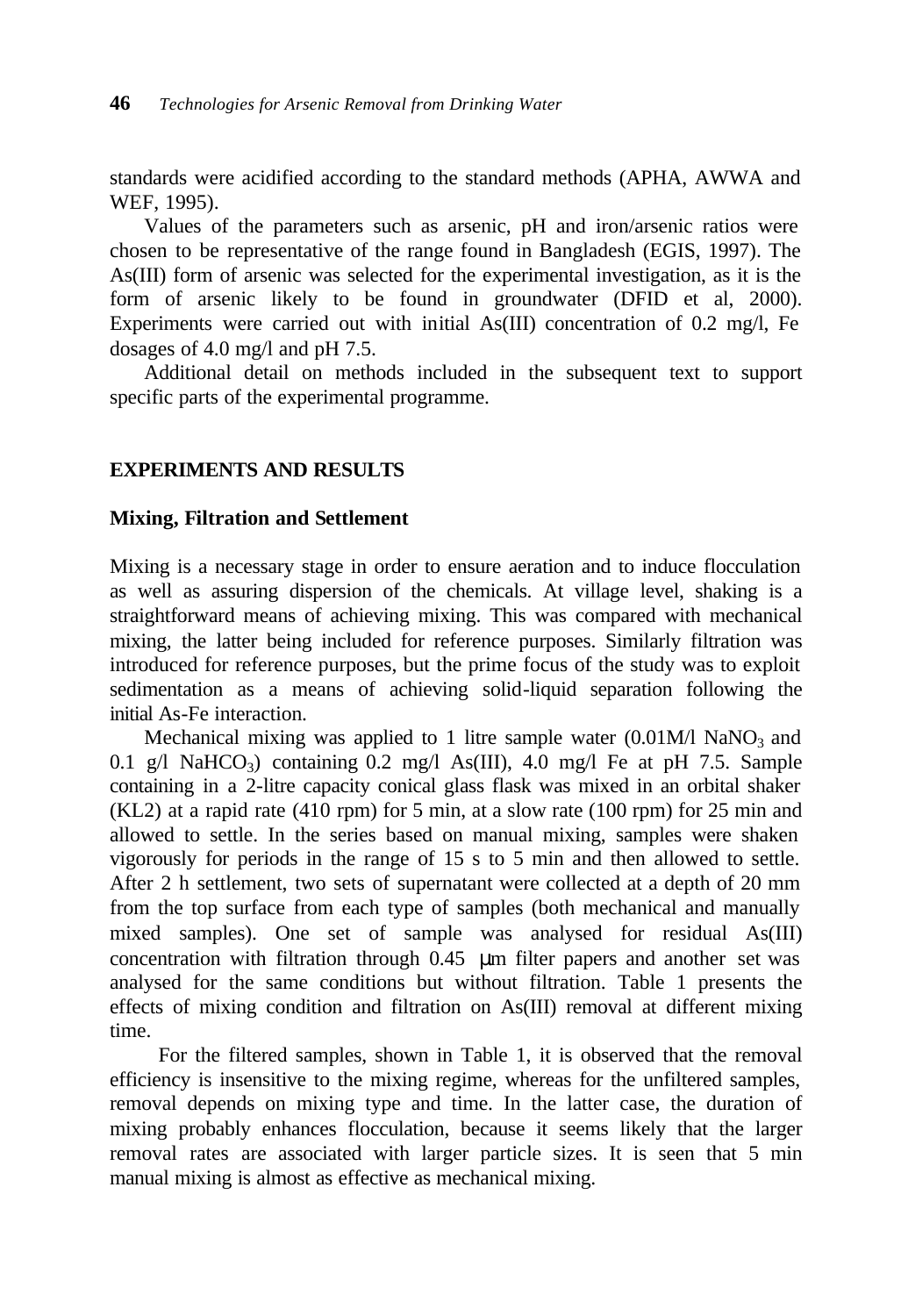| <b>Test condition</b> | Mean As(III) removal, % |                   |  |  |  |
|-----------------------|-------------------------|-------------------|--|--|--|
|                       | <b>Filtered</b>         | <b>Unfiltered</b> |  |  |  |
| Manual mixing:        |                         |                   |  |  |  |
| 15 s manual mixing    | 63.7                    | 32.2              |  |  |  |
| 30 s manual mixing    | 63.6                    | 45.4              |  |  |  |
| 1 min manual mixing   | 64.3                    | 44.5              |  |  |  |
| 3 min manual mixing   | 64.0                    | 49.3              |  |  |  |
| 5 min manual mixing   | 63.6                    | 53.5              |  |  |  |
| Mechanical mixing     | 68.5                    | 60.4              |  |  |  |

|  |                         | Table 1: As(III) removal at different mixing conditions of filtered and |  |  |  |
|--|-------------------------|-------------------------------------------------------------------------|--|--|--|
|  |                         | unfiltered samples after 2 h settlement (Initial As(III) 0.2 mg/l, Fe   |  |  |  |
|  | 4.0 mg/l and pH $7.5$ ) |                                                                         |  |  |  |

To investigate the effects of settlement on As(III) removal, tests were carried out following the same procedure in manual mixing method, the samples being allowed to settle for 24 h. Supernatant was collected at specified time intervals, 2, 4, 6 and 24 h and analysed for residual As(III) concentration without filtration. Fig. 1 shows the effects of settling time on As(III) removal for manually mixed unfiltered samples at varying mixing times. In Figure 1 it is evident that at shorter settling times say 2-6 h, the removal is fairly sensitive to the mixing time. In contrast, at longer settling time (24 h) the removal is less sensitive to the initial stage of mixing.

# **Insight into the Removal Mechanism**

From the experiments described above, it was evident that manual mixing followed by settlement was reasonably effective for reducing the levels of arsenic in the presence of iron. Having gained this experience, further experiments were conducted to discover more about the interaction between As(III) and Fe(III). Experiments were carried out with 1.0 litre sample water in a 2 litre capacity conical glass flask at Fe dosage of 4.0 mg/l, As(III) concentration ranging from 0.1–7.5 mg/l and pH 7.5. The flask was shaken manually for 1 min and then transferred to a 1.0 litre capacity cylinder (432 mm height) to settle for 1 day. After 24 h, the supernatant was collected from the mid depth of the cylinder and the residual arsenic was measured. The removal of As(III) was determined from the difference between As(III) added and the measured residual.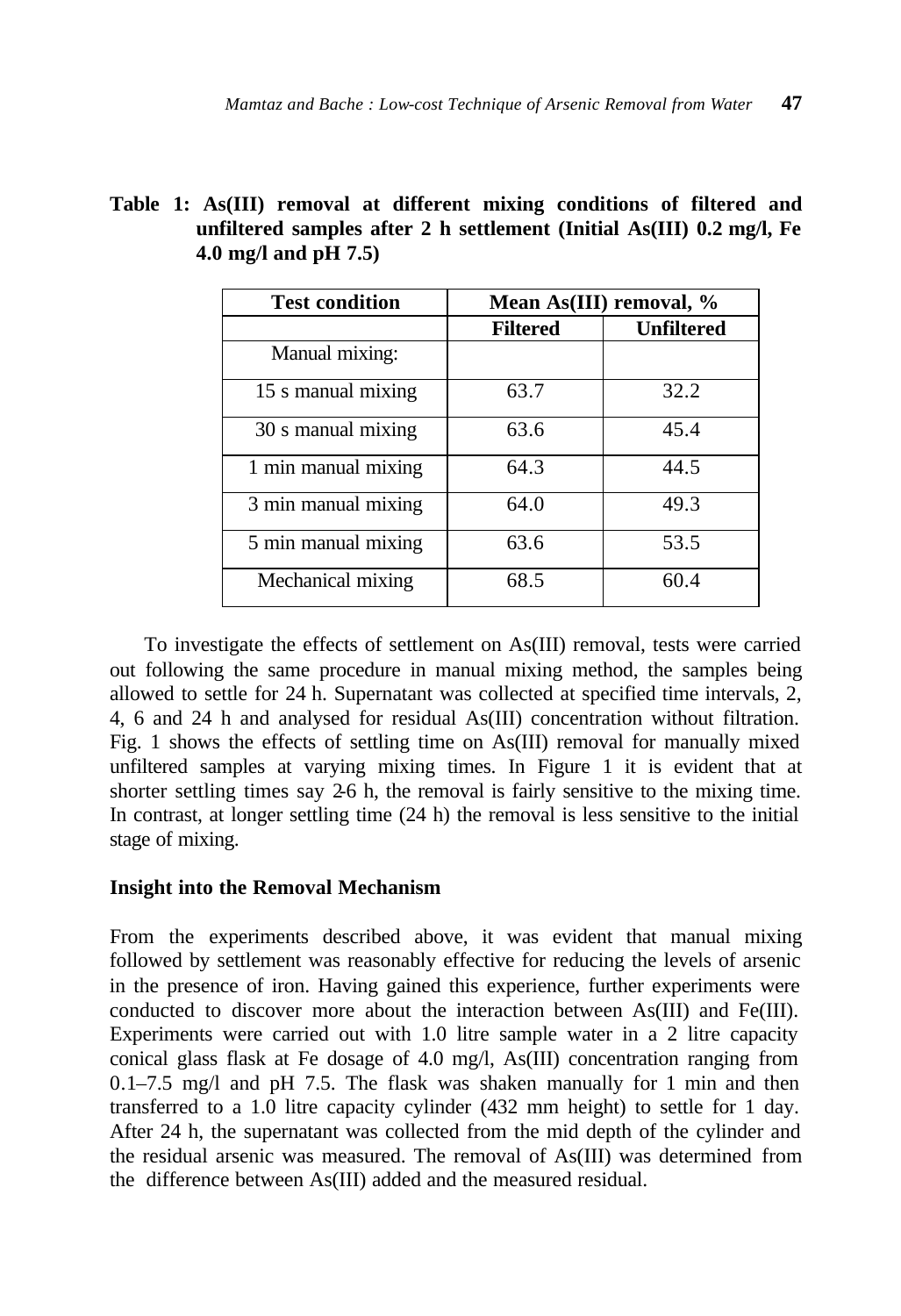

# **Figure 1 : Effects of settlement on arsenic removal for manually mixed unfiltered samples at varying mixing time with initial As(III) concentration of 0.2 mg/l, Fe 4.0 mg/l and pH 7.5.**

Results of this test are plotted in Figure 2. When the initial As(III) is between 1.6 to 2.8 corresponding to As/Fe ratio (by weight) in the range of 0.4 to 0.7, it is seen that removal becomes less sensitive to initial arsenic concentration with a removal density ∼ 0.15 mg As/mg Fe over this range. However further increase of As/Fe ratio lead to higher removals.

In this type of test**,** the removal depends on a series of mechanisms i.e. contact between Fe and As (influenced by molecular diffusion), floc formation (influenced by shaking) and solid-liquid separation by sedimentation. In order to gain an insight into the data corresponding to removal at 24 h, the results were plotted in the same form as an adsorption isotherm (Figures 3 and 4). Here it is recognised that the resultant trend refers the combination of processes rather than just adsorption. This form of plot has the benefit of identifying the removal ratio (mg(As)/g(Fe)) corresponding to the residual level of arsenic **¾** the latter needing to comply with target water quality standards. Figures 3 and 4 also show adsorption data from Pierce and Moore (1982) study. Pierce and Moore (1982) investigated the behaviour of As(III) removal by purely adsorption onto pre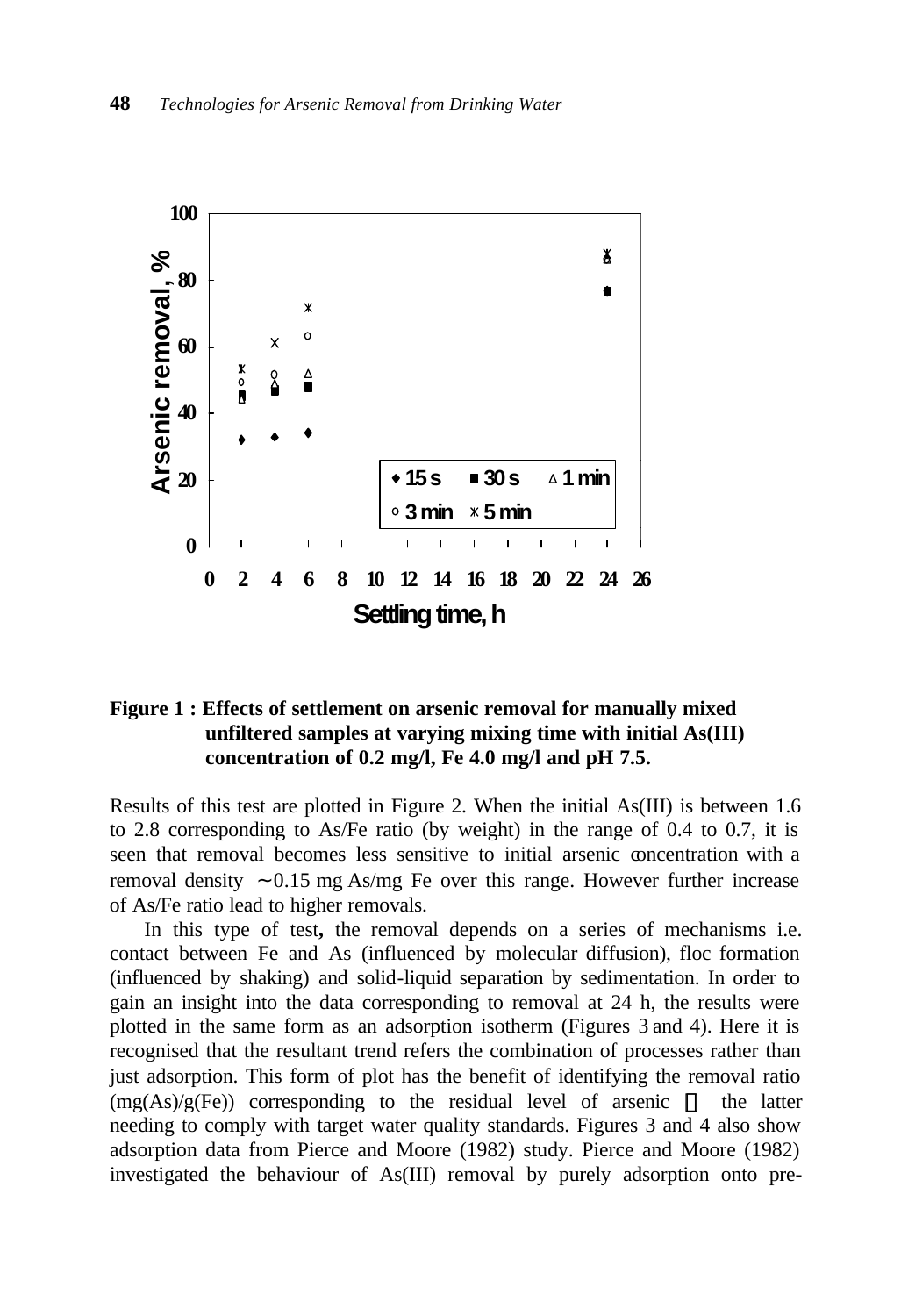prepared amorphous  $Fe(OH)_{3}$ . They found that for a certain range of initial As(III) concentration (0.05–1.0 mg/l), the adsorption reaches a saturation point. At higher initial As(III) concentration (2.5–50 mg/l), the adsorption of As(III) per unit mass of adsorbent increased linearly with increasing equilibrium concentration.

Before commenting on the behavioural features shown in Figures 3 and 4, it is necessary to provide some of the background behind adsorption plots. Pierce



**Figure 2 : Removal density of arsenic using FeCl<sup>3</sup> with 1 min manual mixing and 1 day settlement with initial As(III) concentration over the range of 0.1 – 7.5 mg/l, Fe 4.0 mg/l and pH 7.5.**

and Moore (1982) data refers to adsorption at pH 7.0 whereas the pH in the current study was 7.5. The differences in between the separate studies are not considered to be significant as it is known that around neutral pH range, the As(III) removal by coagulation is largely unaffected by pH (Edwards, 1994). The adsorption tests reported by Pierce and Moore (1982) were carried out for 24 h continuous mixing by magnetic stirrers and then supernatants were centrifuged and analysed for arsenic concentration. The present work was also carried out for 24 h settlement, the supernatant being analysed for residual arsenic concentration without filtration.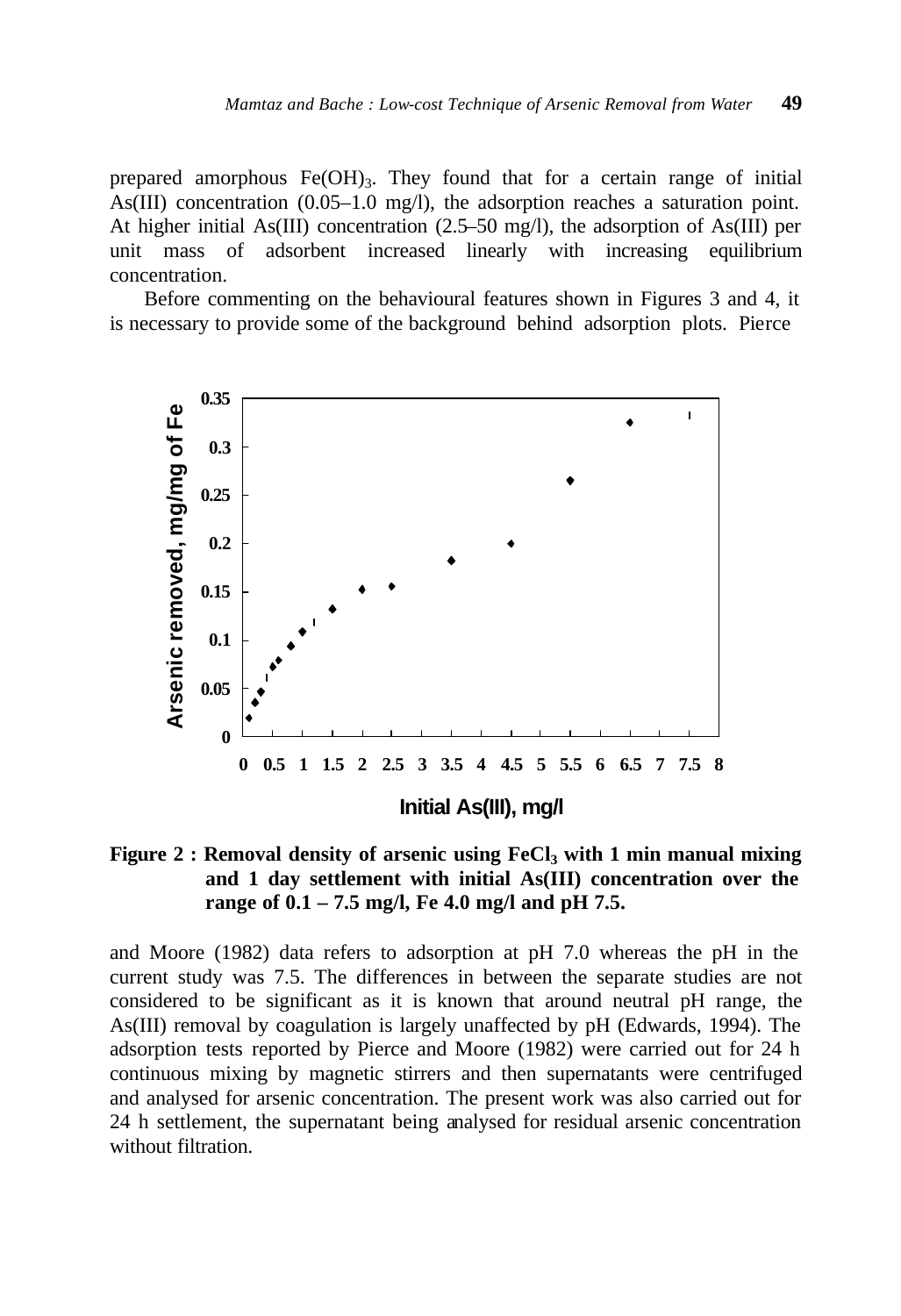In Figure 3 there is a remarkable similarity between the trends (removal/adsorbed) in the domain  $\text{As}(mg)/g$  Fe < 60. This may be a coincidence or alternatively may point to the role of adsorption as the dominating removal mechanism when Fe/As weight ratio is  $\geq$  10. In the case of the adsorptioncentrifugation combination (Pierce and Moore, 1982), saturation occurs at an adsorption density of around 70 mg As(III)/g Fe whereas higher levels of removal (about 130 mg  $\text{As(III)/g}$  Fe) are achieved by the coprecipitationsedimentation technique for the stated range of initial As(III) concentration.





Figure 4 shows the comparison at higher initial As(III) concentration and displays a very different form of behaviour. In contrast to Figure 3, the removal density obtained by adsorption study (Pierce and Moore, 1982) is higher than those obtained by the present study for the stated range of initial As(III) concentration (Figure 4). The different nature of the removal density of the present study might be due to the differences in experimental procedure. Pierce's work was carried out by introducing preformed ferric hydroxide to the solution and not by neutralising an acid solution that contains both Fe and As, whereas the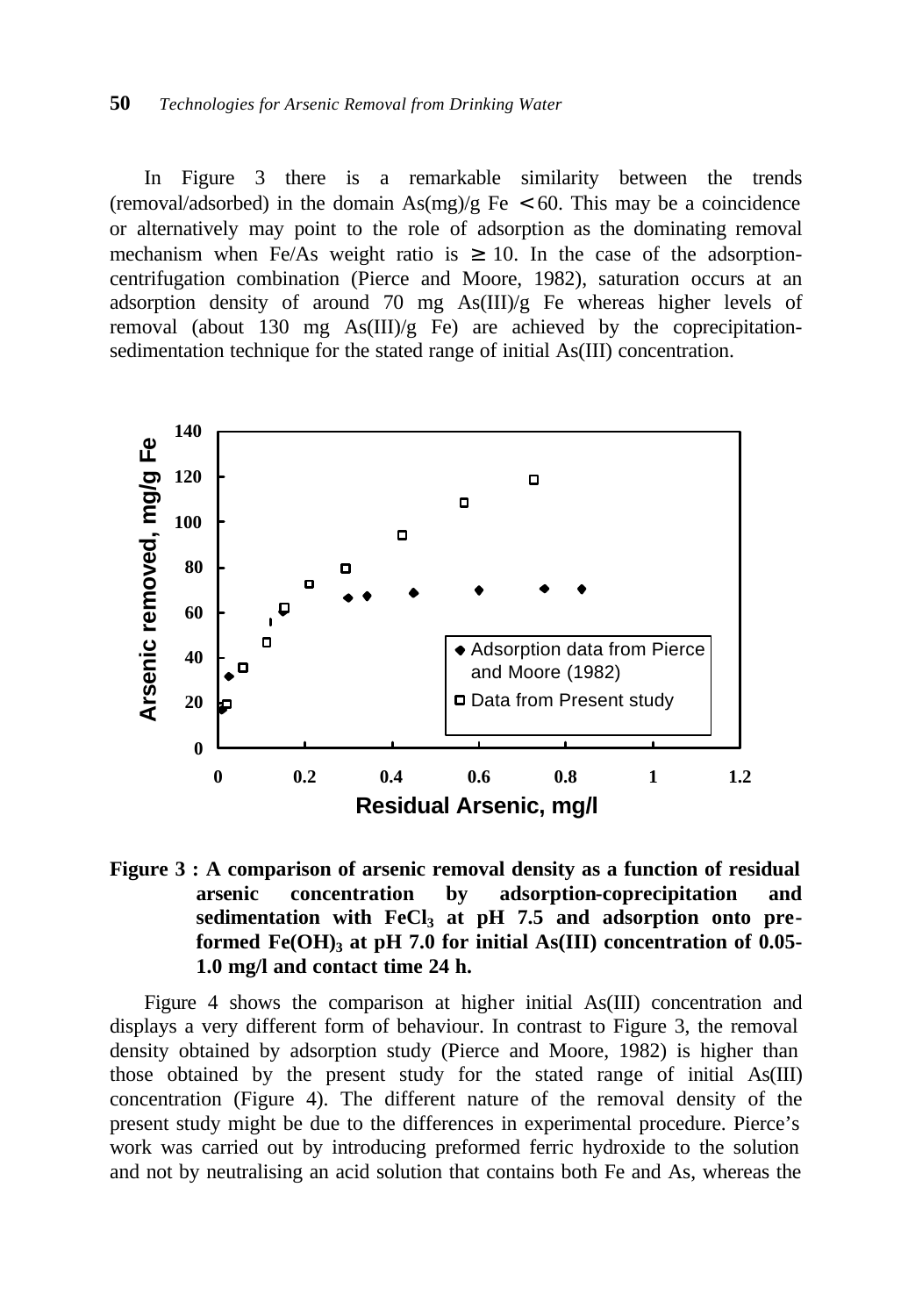latter procedure was adopted in the present study. Further, at higher initial dosage of As(III)  $(≥ 2.5 \text{ mg/l})$ , a large amount of 0.1M NaOH was required to maintain pH 7.5 constant. Here, it is conceivable that the NaOH might change or reorder the internal properties of adsorption surface sites.



**Figure 4 : A comparison of arsenic removal density as a function of residual arsenic concentration by adsorption-coprecipitation and sedimentation with FeCl<sup>3</sup> at pH 7.5 and adsorption onto preformed Fe(OH)<sup>3</sup> at pH 7.0 for initial As(III) concentration of 2.5 - 10 mg/l and contact time 24 h**

# **Implication of Iron Concentration on Reducing the Level of Arsenic**

A series of tests was conducted with varying As(III) concentration ranging from 0.1 mg/l to 0.5 mg/l and Fe/As ratios (by weight) ranging from 5 to 40 at pH 7.5. The sample was mixed for 1.0 min manually and transferred to a measuring glass cylinder (432-mm height) to settle for 3 days. After 3 day settlement, the supernatant was collected and the residual arsenic was measured.

The influence of Fe/As ratio on the As(III) removal is presented in Fig. 5. The trend in Figure 5 shows that the effectiveness of As(III) removal is strongly influenced by the Fe/As ratio and is also sensitive to initial As(III) concentration. The trends are reasonably similar for the different values of the Fe/As ratios. In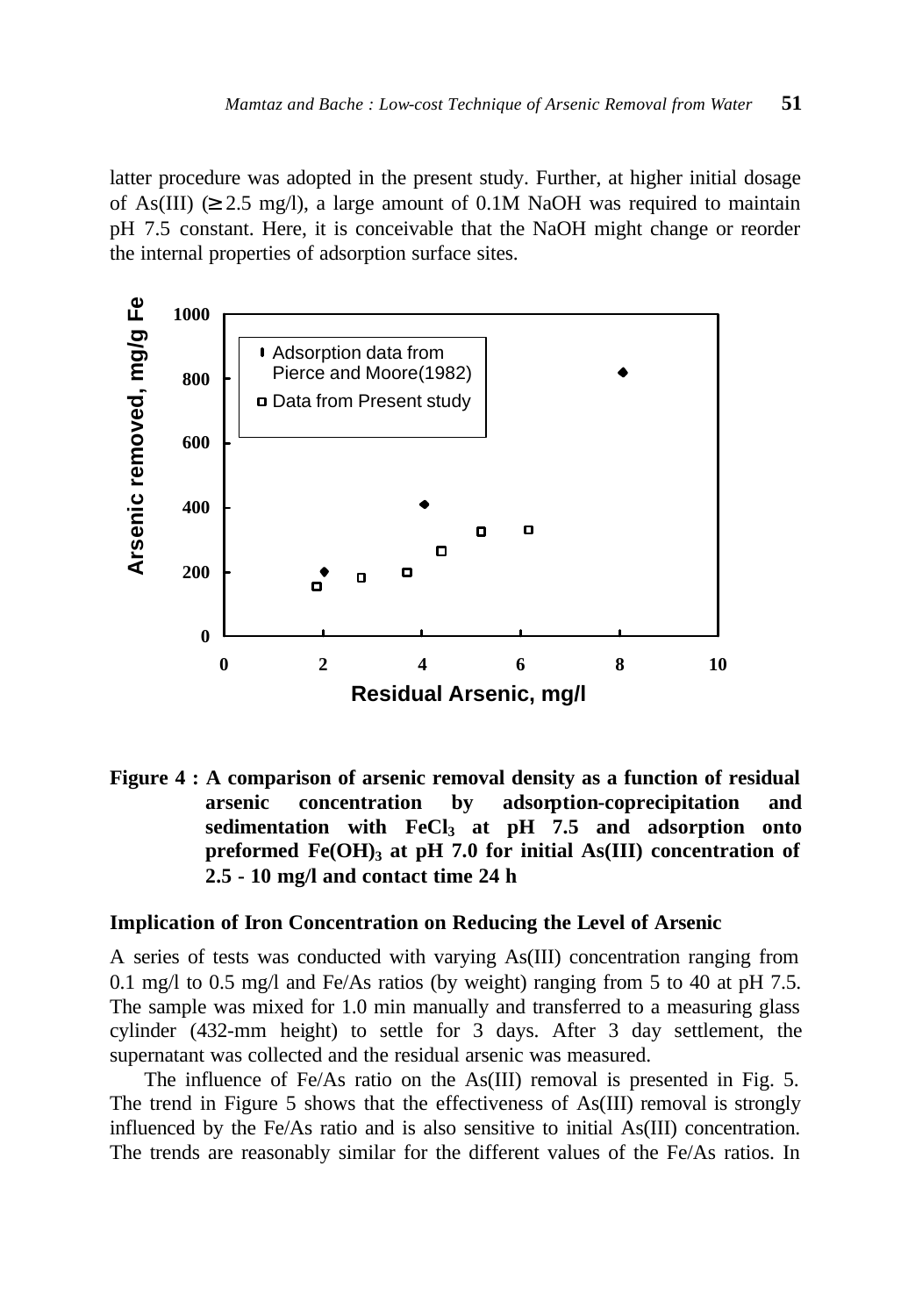Mamtaz (2000), it was shown that the data was adequately represented by the empirical equation:

As(III) removal (%) = 3.98 (Initial As(III))<sup>0.22</sup> (Fe/As)<sup>0.39</sup> (pH)<sup>0.24</sup> (1)

where  $\text{As(III)}$  is expressed in  $\mu$ g/l. This equation is valid for As(III) concentration of 0.1 to 0.5 mg/l, Fe/As ratio (by weight) 5 to 40 and pH 5 to 8 and a settling time of 3 d.



**Figure 5 : Effects of arsenic removal at different Fe/As weight ratios and initial As(III) concentration at pH 7.5 after 3 day settlement.**

 The present paper focuses on a different aspect of the data shown in Figure 5. From the experimental results of Fe/As ratio (by weight) tests at different initial As(III) concentration at pH 7.5 and 3 day settling (Figure 5), it is possible to calculate the minimum amount of Fe required for reducing the arsenic level to the Bangladesh standard (0.05 mg/l) for a given As(III) concentration. A contour analysis allows one to identify the 50 μg/l isoconcentartion line of residual arsenic for the data shown in Figure 6. This was well represented by the empirical relationship as follows (Figure7):

$$
Fe = 66 \text{ As}^{1.75} \tag{2}
$$

where, Fe and As concentrations are in mg/l.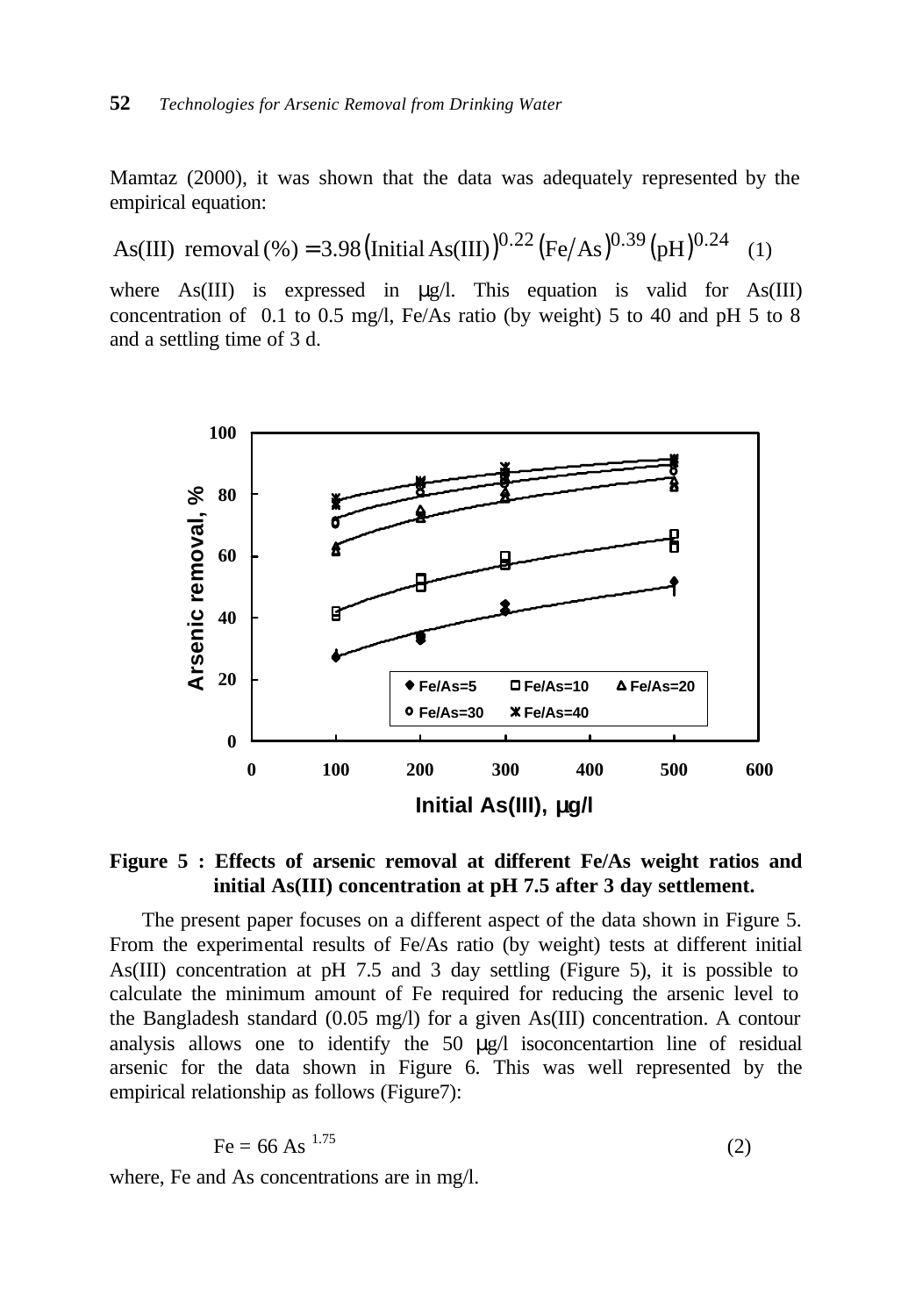In essence, eqn. 2 shows the necessary iron concentration to allow reduction of the arsenic to achieve the Bangladesh standard (50  $\mu$ g/l) for a given level of arsenic. For example, when the arsenic level is 0.10 mg/l, the minimum amount of iron requirement is 1.2 mg/l at pH 7.5 and with 3 day settlement to attain the Bangladesh limit (0.05 mg/l). It is noted that Figure 6 and 7 and Equation 2 are tied to 3 days settlement. Had a different time scale been used, the trends would have been different because of the dependence of the removal rate on the settling time.



**Figure 6 : Contour line showing the boundary of the zone complying with Bangladesh standard (50 mg/l) for residual arsenic concentration at pH 7.5 after 3 day settlement.**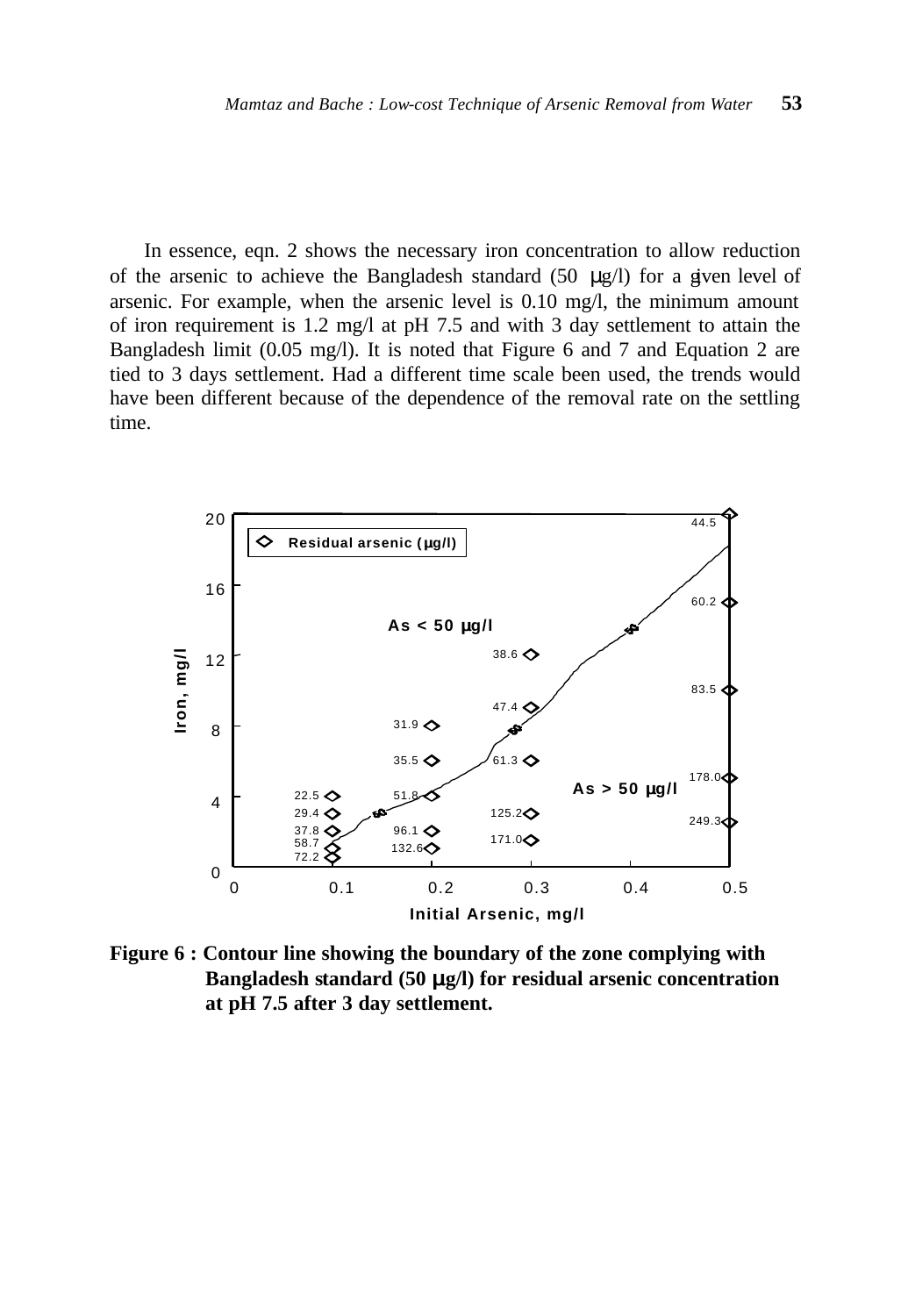

**Figure 7 : Amount of minimum Fe required for a given arsenic concentration at pH 7.5 after 3 days settlement to comply with the Bangladesh Standard for arsenic (0.05 mg/l).**



**Figure 8 : Container to be used for arsenic removal**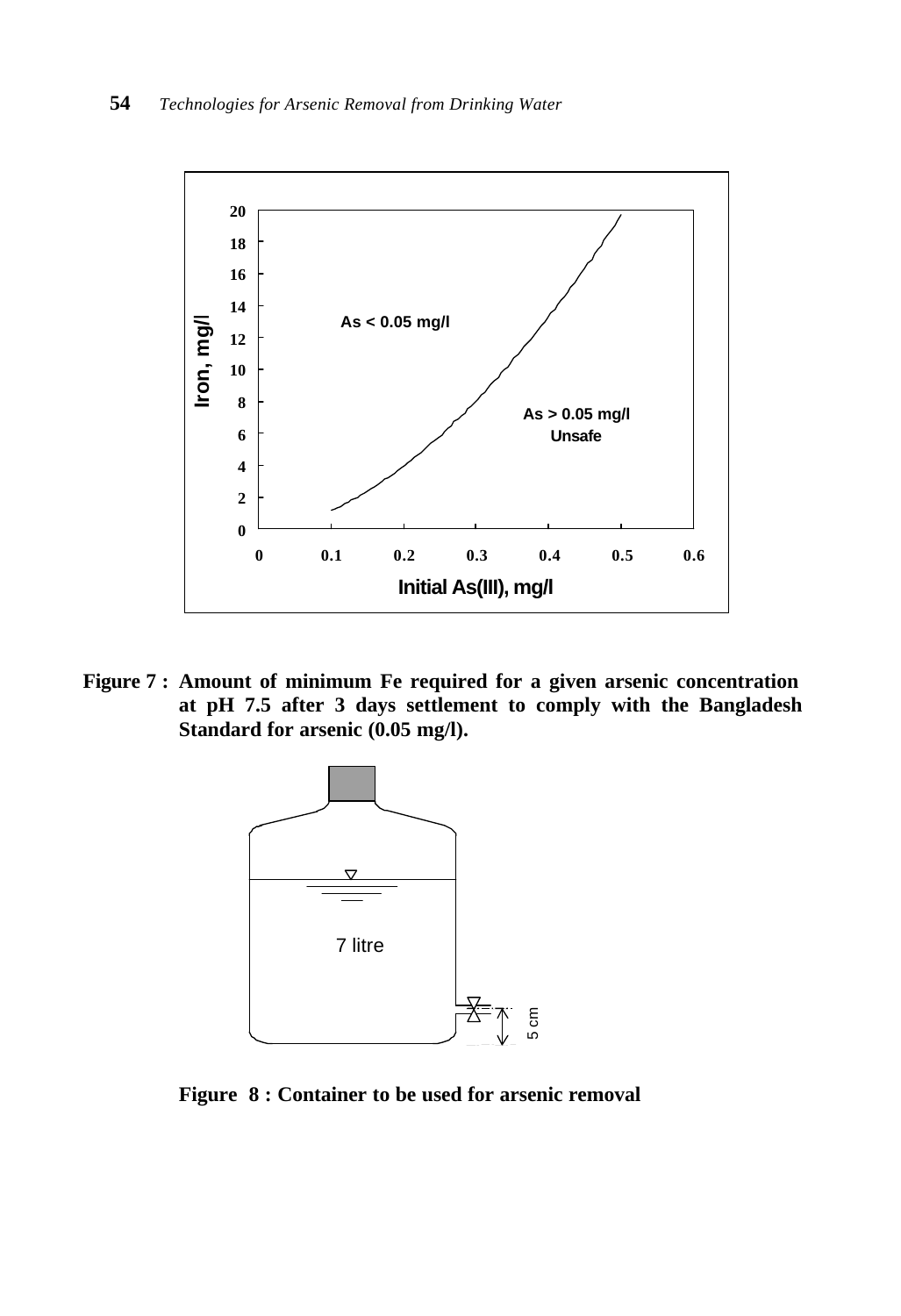#### **DISCUSSION**

The principal achievement in this study has been the demonstration that adsorption and coprecipitation with iron followed by settlement can remove significant amounts of arsenic provided that there is sufficient iron and a sufficient settling time  $(≥ 3 d)$ . As such the method has considerable promise as a low-cost technique because of the total absence of added chemicals.

A surprising aspect of the study (see Table 1 and Figure 1) was that manual mixing and sedimentation was capable of achieving higher rates of removal than mechanical mixing and filtration through a 0.45 μm filter paper. The reasons for this are not clear and require further investigation. At early time  $(< 6 h$ ) manual shaking was shown to influence the separation process presumably arising from the enhancement of the size of the microflocs which were just visible to the naked eye. Simple increases in size are not necessarily responsible for increased settling because experience shows that flocs are fractal structures, larger sizes tending to lower effective density (Gregory, 1989).

In contrast to the experiences with settlement in this study, Shen (1973) regarded sedimentation as an ineffective method for removing arsenic. The major difference between the current study and Shen's study is that Shen (1973) carried out sedimentation test *without* the presence of iron or any adsorbent. This emphasises the advantage that is gained by coprecipitation to enhance arsenic removal.

When comparing the removal mechanism of the present study with other studies, the main limitation is that preparation techniques such as manual shaking and settlement have no direct equivalents. An additional complication is the timedependence of the removal process. Hence, it is difficult to make direct comparisons with other studies. In Figure 2, it was evident that the removal density did not reach a saturation point of the range of As(III) concentration tested (0.1-7.5 mg/l). Ferguson and Anderson (1974) also reported that arsenite adsorption did not reach a state of saturation; they observed a maximum adsorption density at 0.4 mole As /mole Fe. Pierce and Moore (1982) suggested that a multisite adsorption occurred in arsenic adsorption onto  $Fe(OH)_3$  at higher initial arsenic concentration i.e. arsenic can penetrate into oxide surface which is theoretically possible for an open permeable structure of amorphous Fe(OH)<sub>3</sub>.

The coincidence of the trends plotted in Fig. 3 is intriguing. At first sight it suggests that adsorption is responsible for the removal of arsenic up to the initial arsenic concentration of 0.4 mg/l (corresponding residual concentration is ∼ 0.15 mg/l). However without further scrutiny to examine the time-dependence (in our study), this interpretation must remain speculative. Nevertheless it should be pointed out that just as our own data is linked to a time-dependent process, this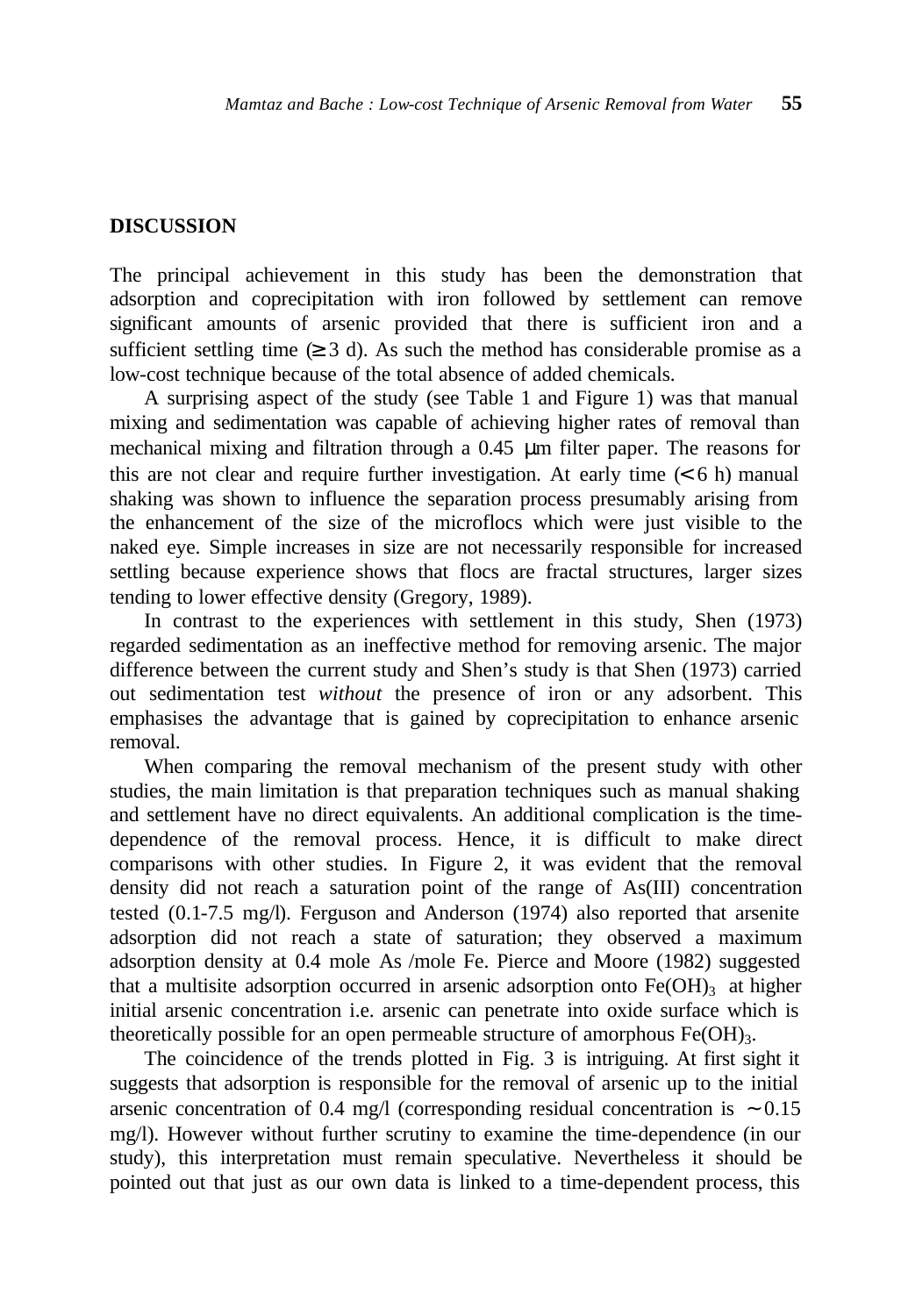aspect is also true of the Pierce and Moore (1982) study wherein centrifugation after 24 h adsorption is used as the separation technique. According to Hering et al (1996) adsorption is a dominant mechanism in the arsenic removal by coagulation. Some comparative studies of As(V) adsorption on preformed  $Fe(OH)$ <sub>3</sub> and coprecipitation showed that higher removal densities (mole As/mole Fe) could be achieved by coprecipitation when compared with adsorption, this effect being most pronounced at high As-Fe ratios (Fuller et al, 1993; Edwards, 1994). Clearly this subject requires further investigation.

The prime objective of this work was to ascertain whether the As/Fe interaction offered sufficient promise for arsenic removal (a practical system being described in the Appendix). It is believed that in spite of a lack of understanding of the underlying mechanisms, the method is potentially very useful. A necessary condition is the sufficiency of iron. Relationship of the type shown by Equation 2 is likely to be useful for discerning the minimum iron concentration.

# **ARSENIC REMOVAL AT VILLAGE LEVEL**

A simple and practical method that can be adopted at village level for reducing the level of arsenic in contaminated groundwater in Bangladesh is described below. This method applies to water in, which there is a sufficient iron concentration to form iron-arsenic precipitates.

For iron concentration between 1.0 and 20.0 mg/l and arsenic concentration between 0.1 to 0.5 mg/l, there is a reasonable expectation that after following the procedure described below, the water will comply with the Bangladesh Water Quality Standard for arsenic (0.05 mg/l).

- Fill a clean container of 10 litre capacity (Fig. 8) with about 7 litre water to be treated leaving an air space
- Shake the container for 1 minute
- Allow 3 days for particle settling
- Take out treated water through the tap, not exceeding a flow-rate of 0.5 litre/min (Mamtaz and Bache, 2000).

# **CONCLUSIONS**

Manual flocculation followed by sedimentation appears to be a promising method for removing arsenic from groundwater containing naturally occurring iron. Over prolonged periods of settlement  $\geq 24$  h), removal of up to 88% was achieved (Fig. 1). Provided the iron levels are sufficiently high (say  $\geq 1.2$  mg/l),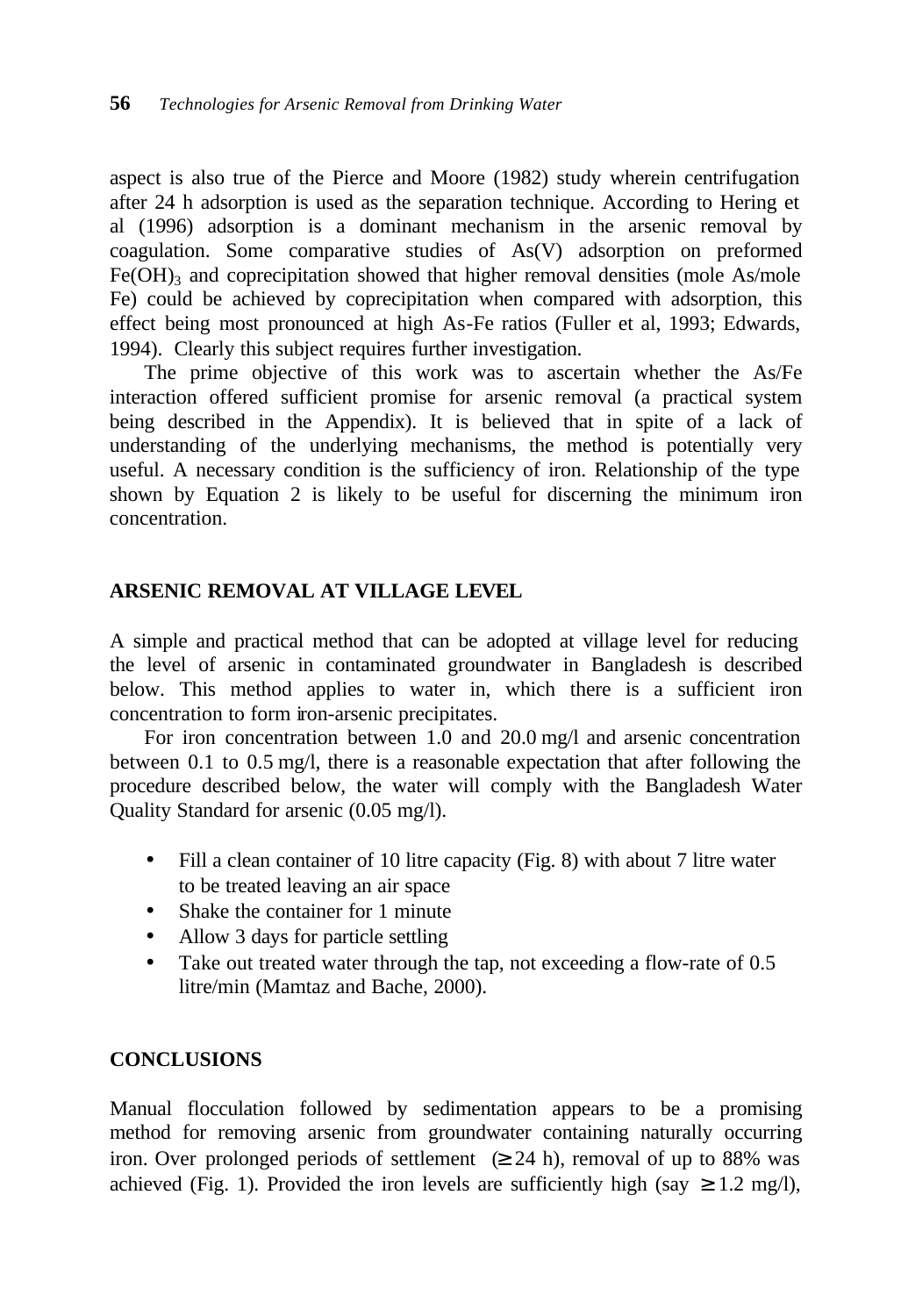it has been demonstrated that simple shaking of a container and allowing the arsenic-iron complex to settle out for 3 days could reduce the concentration of arsenic from 0.10 mg/l to the Bangladesh standard (0.05 mg/l).

Evidence (Fig. 3) suggests that adsorption may be the primary mechanism controlling the As(III) removal by the techniques employed in this study and when the Fe/As weight ratio is  $\geq$  10. However this aspect requires further scrutiny.

## **REFERENCES**

- Ahmed, M. F., Ali, M..A. and Hossain, M. D. 1998 Groundwater treatment for arsenic-iron removal. *International conference on arsenic pollution of ground water in Bangladesh: causes, effects and remedies*, Dhaka, Bangladesh.
- APHA, AWWA, and WEF. 1995 19th edition *Standard methods for the examination of water and wastewater*. Washington, DC.
- BGS and MottMacdonald Ltd. UK. 1999 Phase I, Groundwater studies of arsenic contamination in Bangladesh. *Executive summary, Main report*, for Govt. of Bangladesh, Ministry of local Govt. Rural Development Co-operatives, Dept. of Public Health Engineering (DPHE) and Dept. for International Development (DFID-UK).
- Cheng, C. R., Liang, S., Wang, H-C and Beuhler, M. D. 1994 Enhanced coagulation for arsenic removal. *J. American Water Works Association*. **86** (9), 79-90.
- Department for Internatinal Development (UK), British Geological Survey (UK), Govt. of Peoples Republic of Bangladesh, Ministry of Local Govt. and Cooperatives, Dept. of Public Health Engineering Groundwater studies of arsenic contamination in Bangladesh. *Final report Summery, June 7, 2000.*
- Driehaus, W., Jekel, M. R. and Hilderbrandt, U. 1998 Granular ferric hydroxidea new adsorbent for the removal of arsenic from natural water. *J Water Supply Research and Technology-AQUA*. **47** (1), 30-35.
- Edwards, M. 1994 Chemistry of arsenic removal during coagulation and Fe-Mn oxidation. *J. American Water Works Association*. **86** (9), 64-78.
- EGIS (ENVIRONMENT AND GIS SUPPORT PROJECT FOR WATER SECTOR PLANNING). 1997 Spatial Information System for Arsenic Mitigation Programs. *Draft Report*, Ministry of Water resources, Government of Bangladesh.
- Ferguson, J. F. and Anderson, M. A. 1974 Chemical form of arsenic in water supplies and their removal. *In Chemistry of Water Supply, Treatment and Distribution (Edited by Rubin A.J.)*, Ann Arbor Science, Ann Arbor, MI. 137-158.